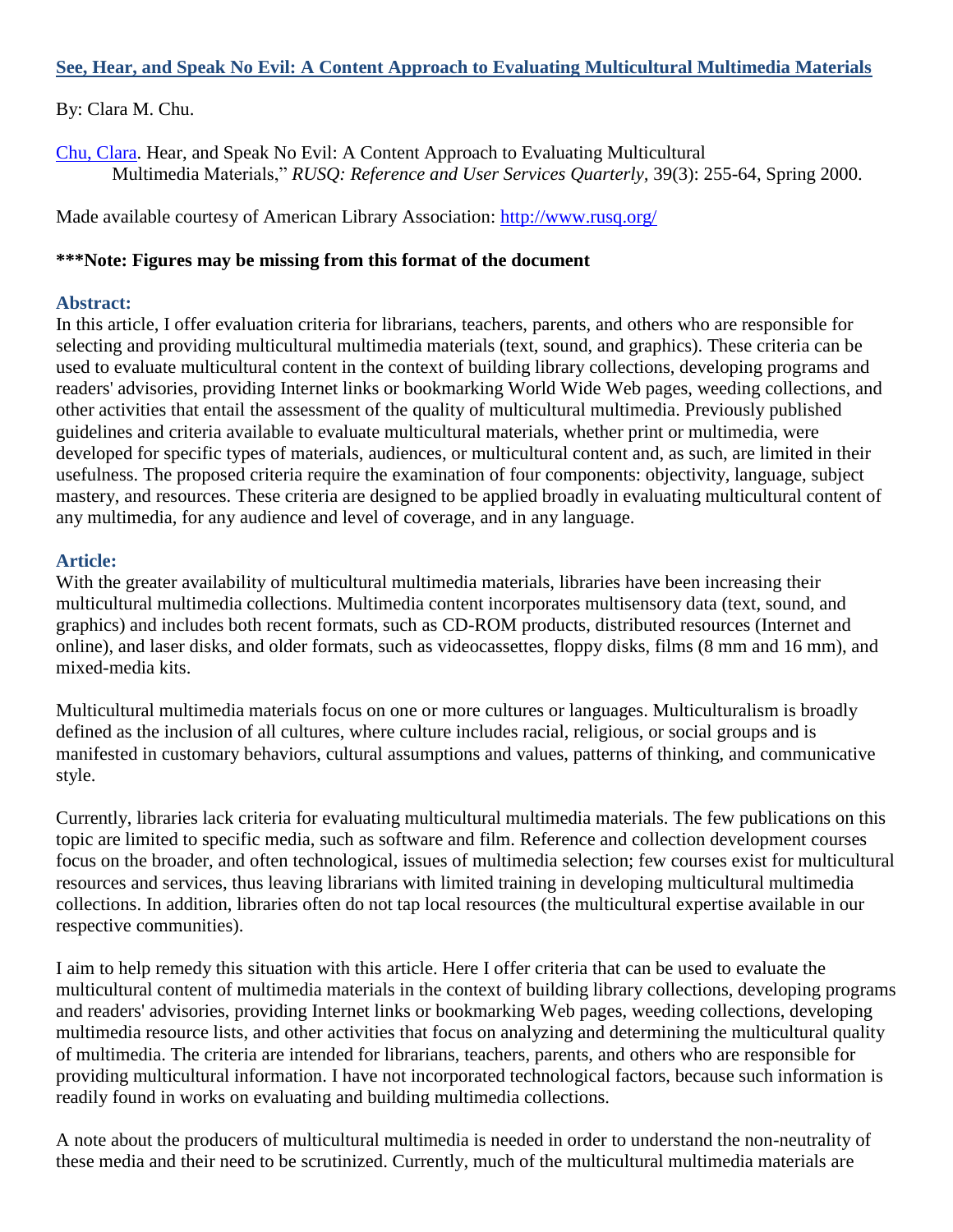developed in the western world, especially if we consider information on the World Wide Web (Web or Internet). Of these, a significant number use the English language and are generated in the United States by middle-class white males. Thus, these individuals have developed the new digital technologies and products, and their view of the world is represented in them. Educators have expressed concern that educational software generated within a society's dominant culture will not only contain a very limited selection of the universe of knowledge but will embody a particular vision of legitimate knowledge and culture.(1) This legitimacy is further amplified with the use of quantifiable data, lending computer software an appearance of neutral objectivity. A cultural selection-amplification-reduction phenomenon takes place where "particular views of particular groups are chosen to be amplified while, at the same time, alternative or conflicting images of society or other aspects of culture are reduced or silenced."(2) Research has shown that educational software programs are heavily biased and expose students to dominant explanations, values, beliefs, assumptions, and ideologies and reinforce patterns of global misinformation and social inequalities, such as gender and ethnic bias.(3) Recognizing these biases is the first step in creating criteria for evaluating multicultural multimedia materials.(4)

## *Literature Review*

Most works on evaluation of multicultural materials have focused on ethnic bias and sexism found in the text and illustrations of print library and educational materials. The publication of Larrick's seminal work, "The All-White World of Children's Books," spurred discussion on the lack of diversity in children's books.(5) Works published from the 1970s onward fall into two categories. The majority recommend multicultural books that include annotated reviews or a bibliographical essay and do not state their review criteria.(6) A minority are publications that provide both the evaluation criteria (instrument, checklist, guidelines, or standards) and annotated reviews, which are more informative for reviewers or selectors.(7)

The Racism and Sexism Resource Center for Educators, a division of the Council on Interracial Books for Children, published a number of works in the 1970s and early 1980s on the evaluation of bias in book content.(8) Its brochure 10 Quick Ways to Analyze Children's Books for Racism and Sexism offers easy-tofollow guidelines for children's librarians.(9) Other published evaluation guidelines present similar criteria or provide criteria with a narrower focus, such as that of specific ethnic groups.(10)

The education literature contains numerous publications on the evaluation of ethnic content in educational materials.(11) Gollnick, Sadker, and Sadker have identified six forms of sex and race bias that should be used to examine instructional materials: invisibility, stereotyping, imbalance/selectivity, unreality, fragmentation/isolation, and linguistic bias.(12) These elements, with the exception of "linguistic bias," are applicable to either text or illustrations found in print materials and, therefore, offer a conceptual rather than a prescriptive approach. These concepts have partially influenced the development of the criteria proposed in this article.

In 1997, Educational Technology published a special issue dedicated to making instructional technology more responsive to the diverse backgrounds of students.(13) In one of the articles, Reeves proposed "sensitivity to cultural diversity and pluralism [as] a `meta-value' that should influence virtually every aspect of human activity, including instructional systems design and evaluation."(14) Likewise, Banks, one of the most influential proponents of multicultural education, expressed concerned that "some of the books and other materials on ethnic groups published each year are insensitive, inaccurate, and written for mainstream perspectives and points of view."(15) By using Banks's guidelines, educators have a greater chance of identifying the exceptional materials.

In April 1996, the National Association for the Education of Young Children (NAEYC) adopted a position statement on technology for the learning and development of young children (three to eight years of age) that recognized cultural diversity as a significant concern. It is NAEYC's position that in evaluating the appropriate use of technology, a professional judgment by the teacher is required to determine if a specific use of technology is age appropriate, individually appropriate, and culturally appropriate. Technology can be used to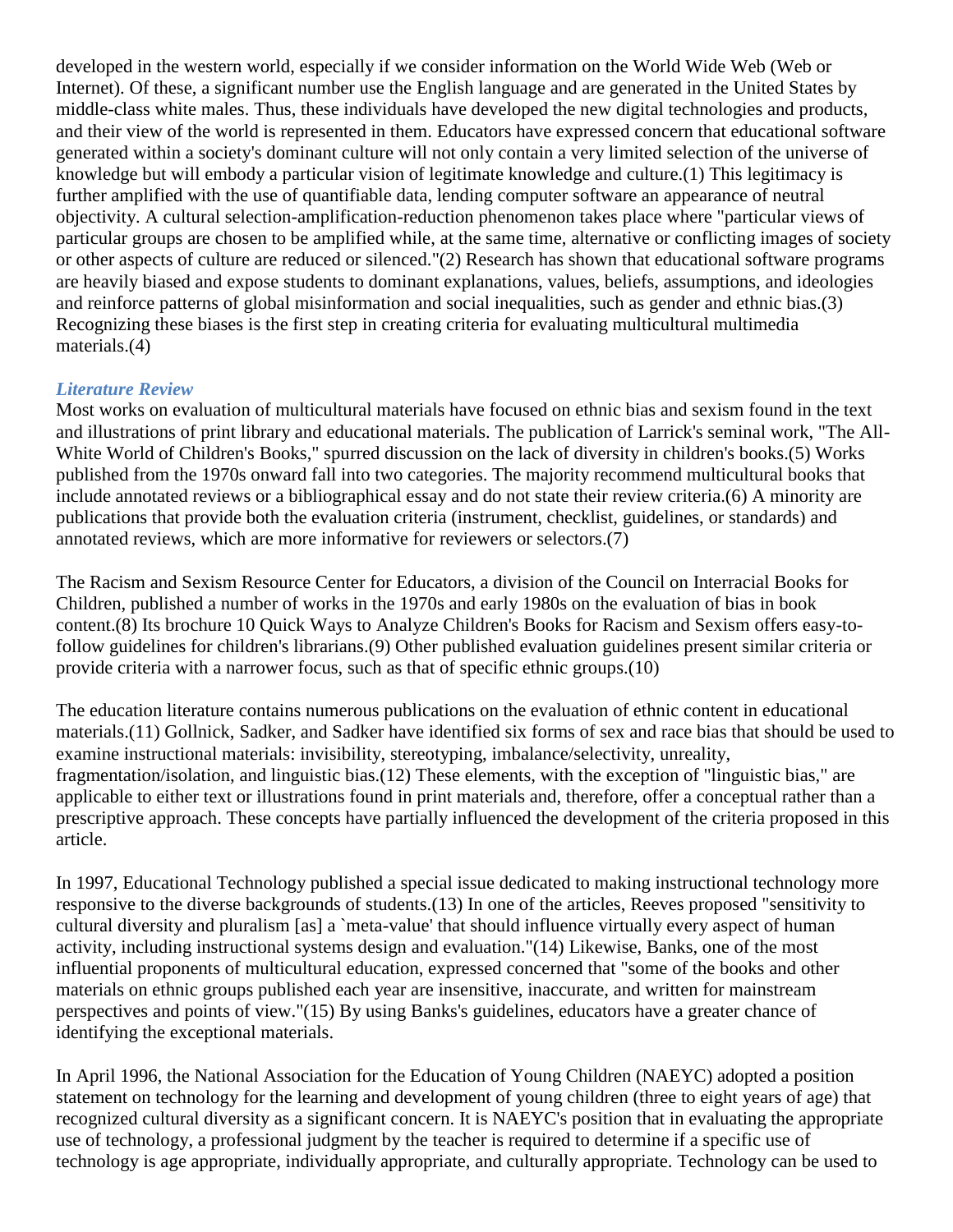eliminate stereotypes and to affirm children's diversity, and teachers should actively select software that promotes positive social values.(16) Cultural diversity also has been recognized recently in several evaluation criteria issued for young children's software.(17)

A few works on the evaluation of multicultural multimedia materials have been published, but they are limited to the evaluation of specific formats and their content. These include evaluation criteria for the development of videocassette and 16 mm film collections to service multicultural or multiethnic communities, a review of twenty-five children's software programs, and three analyses of educational software.(18)

Educational software, like textbooks, constitute forms of knowledge control that transmit selected values and role models to students.(19) The following three articles evaluating educational software illustrate the cultural selection, amplification, and reduction process that takes place when computer programs are developed. As Biraimah explained, technology (for example, the telephone) and now educational computer software "amplif[y] selected aspects of the human experiences, while reducing the significance of other experiences."(20) The telephone amplifies sound over distance while simultaneously limiting our ability to use nonverbal forms of communication. Biraimah was concerned that the database software used in K-12 classrooms "amplify selected quantifiable data, while ignoring or reducing other material; and they do so under the guise of neutral objectivity.... And these restraints, in turn, limit the objectivity of solutions arrived at by students using such databases."(21) When she analyzed thirty randomly selected educational software programs used in U.S. schools for their treatment of gender, ethnicity, and multicultural perspectives, Biraimah found that similar to textbooks, if not worse, educational computer software reinforced patterns of global misinformation and social inequalities, such as gender and ethnic bias. Agalianos and Cope discovered in a content analysis of twenty-one primary and secondary educational software programs that the programs were heavily biased and exposed students to dominant explanations, values, beliefs, assumptions, and ideologies.(22) Similarly, in a comprehensive review of The Oregon Trail CD-ROM, Bigelow found:

 Loaded with facts, it feels comprehensive. Loaded with people voicing contrasting opinions, it feels balanced. Loaded with choices, it feels democratic. But the simulation begins from no moral or ethical standpoint beyond individual material success; it contains no vision of social or ecological justice, and hence, promotes a full litany of sexist, racist, and imperialist perspectives, as well as exploitive perspectives of the earth. And simultaneously, it hides these biases.(23)

Bigelow concluded that the combination is insidious, making interactive CD-ROMs such as The Oregon Trail more difficult to critique than traditional textbooks and films. It is this type of in-depth critique that is needed and possible with the criteria suggested here; otherwise, librarians and educators will err by relying on software critics who, in the case of The Oregon Trail, gave the original and new versions the highest ratings and recommendations.

As this literature review reveals, the published criteria for evaluating multicultural materials have appealed for cultural accuracy, respect, sensitivity, recognition, objectivity (in contrast to bias), and where appropriate, use of universal issues, concerns, situations, and themes. In the case of children's and educational materials, the way multicultural content impacts a child's self-image is an essential concern. Most of the published literature has focused on providing evaluation criteria for specific types of multicultural materials (e.g., printed books, educational software), for particular audiences (e.g., printed books for children), for evaluating content dealing with specific ethnic groups, or for narrower combined purposes (e.g., American Indian reference work). Therefore, the published criteria, although invaluable, are limited in their application to specific conditions and fail to provide one set of criteria to evaluate any multimedia material on any multicultural topic and language.

#### *Criteria for Evaluation of Multicultural Content on Multimedia Materials*

The evaluation of multicultural multimedia information requires knowledge of cultures, languages, the nonneutrality of multimedia materials, and the ways multisensory data (text, sound, and graphics) can introduce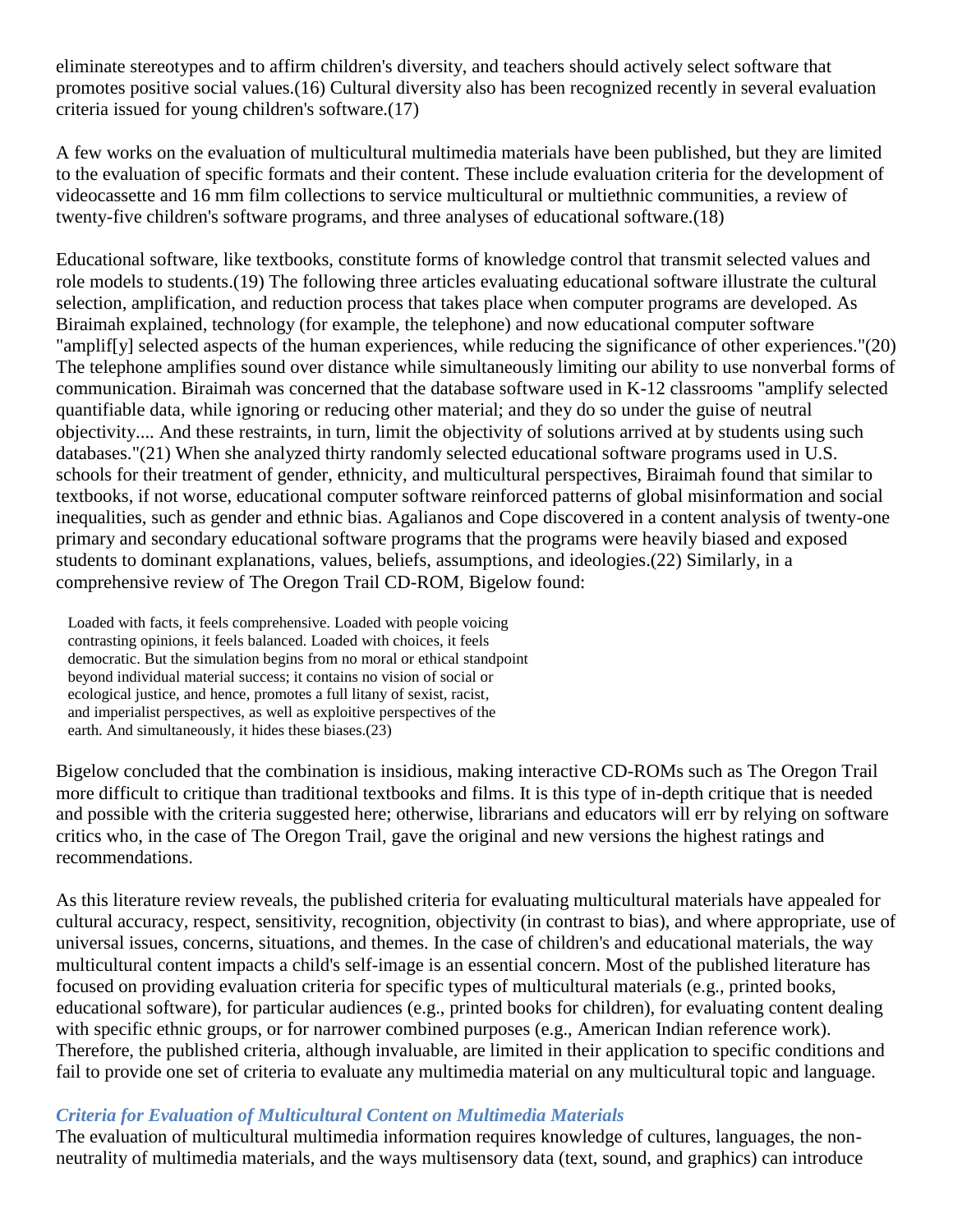bias in language, subject matter, and visual content. The more knowledge the evaluator has in these areas, the better and critical the evaluation.(24) Based on a conceptual approach, these criteria are used to examine the quality of multicultural content rather than the technological factors associated with multimedia materials.(25)

## *Development of Criteria*

After reviewing prior research and the published literature (see appendix A for a summary of the authenticity/accuracy debate) and drawing on professional expertise and personal experience, four evaluation components have been identified. I propose that (1) content objectivity, (2) language use, (3) subject mastery, and (4) resources are valid and vital elements in the critical examination and assessment of multicultural content in multimedia materials.(26) Instead of a checklist or guidelines, the approach used in this article is a conceptual one, whereby the criteria have been organized into the four components in order to identify and show bias in multicultural multimedia.(27) These criteria represent those factors or characteristics that should be observed in the process of selecting, evaluating, or weeding multicultural multimedia collections, recommending and using multicultural multimedia materials for library and educational programs, and developing multicultural multimedia resource lists.

In a creative context, biased language and graphic matter might be used. In a multilingual context, terminology that is appropriate for one language might not be appropriate in another. For example, the Spanish word for the color black is "negro," but such a word appearing on a Web page could be offensive to Americans who don't know Spanish.

The use of certain symbols, icons, or colors might be appropriate or meaningful in one cultural context but not another. For example, in Chinese culture, the colors red and gold are very auspicious and used extensively, and white, not black, is the color of mourning and death. The evaluator needs to consider the value of prejudiced materials, weighing the extent to which it misrepresents and offends members of the cultural group involved, and the degree to which organizational objectives are achieved by acquiring or maintaining such materials. Publication (or copyright) date and universality are not criteria recommended here, because their usefulness in determining the quality of multicultural content is limited. The publication date can provide evidence of the historical accuracy of a publication or the historical context in which a work was produced, but it is not always a valid measure. To determine historical or situational validity of a work, it is more accurate to examine the actual content. The use of universal issues, situations, or themes with which everyone can identify is ideal in order to demonstrate common values and shared circumstances to gain a global perspective of the world, but it is also important to demonstrate the unique aspects of a culture, and the unique conditions and experiences of cultural groups. The criteria presented below advocate for legitimacy, pride, respect, appreciation, and acceptance of cultures, including one's own and that of others.

# *Evaluation Criteria*

The multicultural evaluation criteria listed in table 1 emphasize the evaluation of subject content--that is, the examination of multimedia materials for multicultural substance, biases, and inaccuracies. Each of the four components--objectivity, language use, subject mastery, and resources--is applicable to text, sound, and graphics and is made up of specific evaluation characteristics. Hypothetical examples are provided to illustrate the evaluative characteristics of each criterion.

## **Table 1 Evaluation Criteria for Multicultural Content on Multimedia Materials**

Criteria Target of Evaluation

Objectivity/Bias Text, sound, or graphics usually a result of a form of prejudice, such as racism, sexism,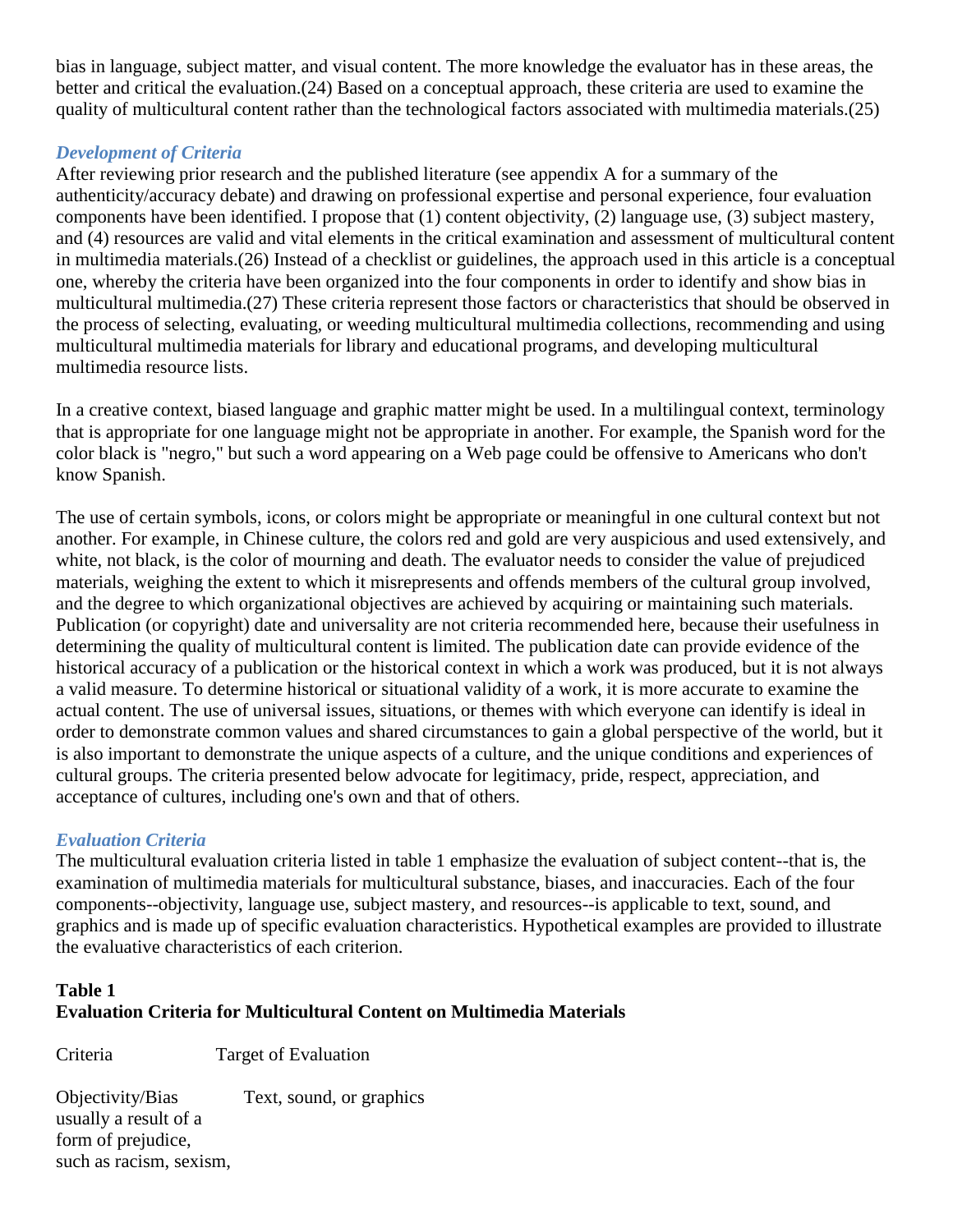ethnocentrism, homophobia, and ageism; can have a hidden agenda or be subtle propaganda

| Language                                                                                                                                                                            | Text or sound                                                                                                                                                                                                                                                                                                                                                                                                                                                                                                                                                                                                                                                            |
|-------------------------------------------------------------------------------------------------------------------------------------------------------------------------------------|--------------------------------------------------------------------------------------------------------------------------------------------------------------------------------------------------------------------------------------------------------------------------------------------------------------------------------------------------------------------------------------------------------------------------------------------------------------------------------------------------------------------------------------------------------------------------------------------------------------------------------------------------------------------------|
| <b>Subject Mastery</b>                                                                                                                                                              | Text, sound, or graphics                                                                                                                                                                                                                                                                                                                                                                                                                                                                                                                                                                                                                                                 |
| Resources                                                                                                                                                                           | Text, sound, or graphics                                                                                                                                                                                                                                                                                                                                                                                                                                                                                                                                                                                                                                                 |
| Criteria                                                                                                                                                                            | Characteristics                                                                                                                                                                                                                                                                                                                                                                                                                                                                                                                                                                                                                                                          |
| Objectivity/Bias<br>usually a result of a<br>form of prejudice,<br>such as racism, sexism,<br>ethnocentrism,<br>homophobia, and ageism;<br>hidden agenda or be<br>subtle propaganda | * Imbalance/selectivity (one<br>perspective)<br>* Unrealistic/misrepresentation<br>(unrealistic portrayal of history<br>or contemporary life experiences)<br>* Invisibility (omission)<br>can have a Fragmentation/isolation<br>(separate treatment)<br>* Stereotyping                                                                                                                                                                                                                                                                                                                                                                                                   |
| Language                                                                                                                                                                            | * Language diversity (monolingual,<br>bilingual, multilingual,<br>and nonwritten languages, such<br>as Braille and sign language)<br>* Language variance (dialect,<br>regionalism, slang, colloquialism,<br>idiom, creole, pidgin, accent, and<br>language complexity)<br>* Language bias, such as racist,<br>sexist, homophobic, and<br>ageist language use (loaded<br>terminology; offensive or<br>derogatory terminology: ridicule,<br>slur, and slander; exaggeration<br>of accent and mannerism;<br>unnecessary use of<br>accent or mannerism;<br>mispronunciation; tonal quality;<br>accurate representation of written<br>script; and inaccurate<br>translations) |
| <b>Subject Mastery</b>                                                                                                                                                              | * Scope (breadth/depth as intended,<br>complexity)<br>* Authority (established reputation)<br>* Authenticity (true to culture)<br>* Accuracy (error-free, factually<br>correct)                                                                                                                                                                                                                                                                                                                                                                                                                                                                                          |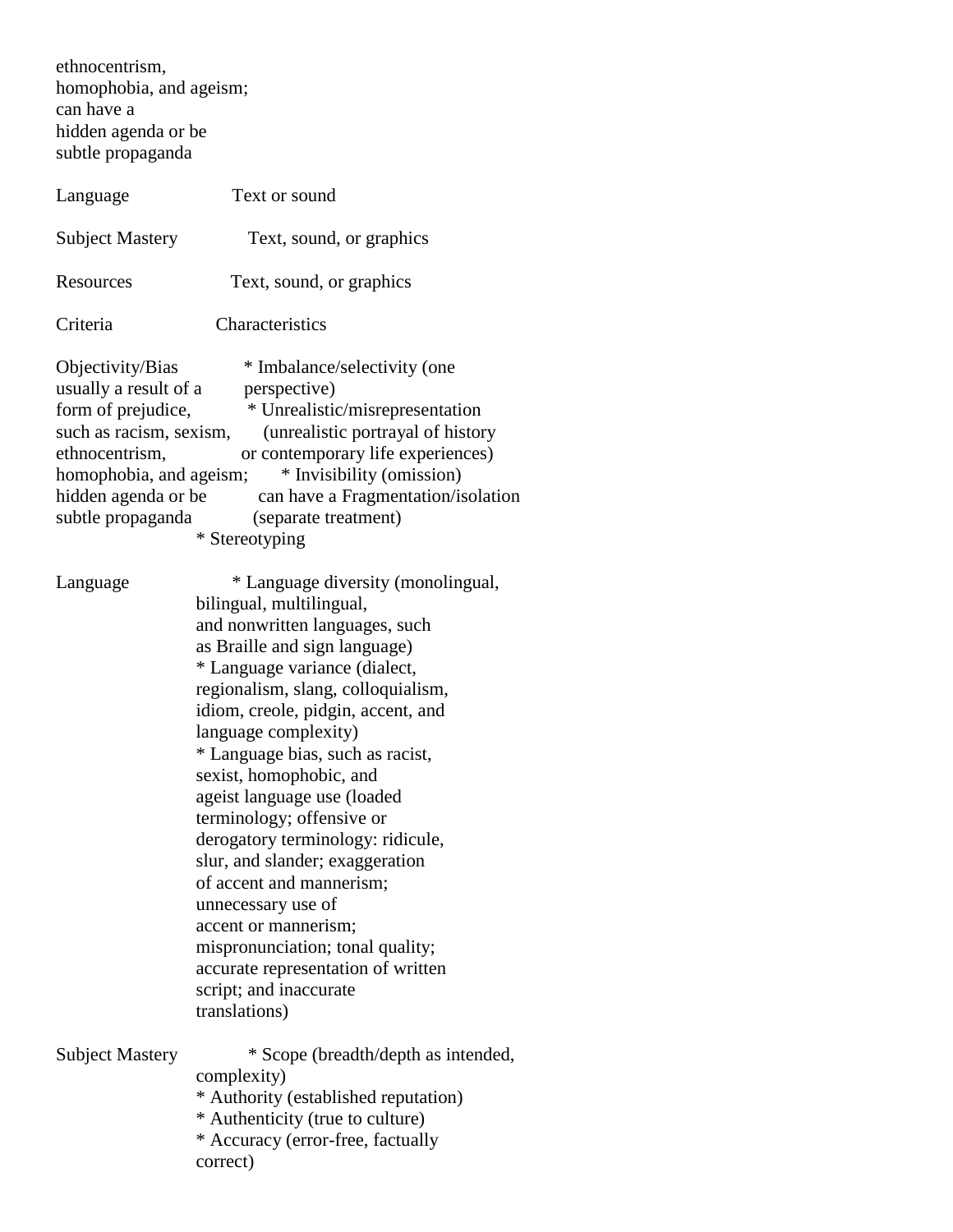

Resources \* Imbalance/selectivity (one

 perspective) \* Invisibility (omission)

- \* Scope (breadth/depth)
- \* Diversity of formats and types

**Objectivity/Bias.** Multicultural bias (in contrast to objectivity) can be found in the textual, graphical, or aural elements of multimedia and is usually a result of a form of prejudice, such as racism, ethnocentrism, sexism, homophobia, or ageism. The absence of objectivity might be inadvertent, due to the author's lack of cultural knowledge, or it can be purposive, such as when the author has a hidden agenda or is subtly promoting propaganda. This subtle form of bias is found in each of the bias characteristics below, but it is harder to detect because it is typically indirect, found below the surface, and not readily apparent. Often, works on a controversial topic or issue have a hidden agenda. For example, a laser disk documentary on Mexican traditional medicine would fit in the Unrealistic/Misrepresentation category described below, because of its reference as a primitive or folk medicine, giving the sense that it is a form of healing that might be substandard, not fully established, proven, or acceptable to Western society. A self-help Web page for Latinas and Chicanas would be classed in the Imbalance/Selectivity category because it includes topics relating to marriage, children, and family planning, thus offering only domestic options as a life choice. It is important to keep in mind that the following characteristics of objectivity and bias need to be considered in multimedia terms. Each characteristic needs to be used to analyze all aspects of a multimedia product, such as the music (background or not), sounds, moving and still images, and text, as appropriate.

\* **Imbalance/Selectivity.** This form of bias takes place when there is selective presentation of a culture, which results in exposure to one particular perspective and interpretation, usually the one reflecting the dominant culture. The multimedia creators leave out or give less emphasis to what they consider to be less significant. This cultural control provides imbalance in the coverage of the topic and minimizes the role of minority groups of all types. For example, a video on the civil rights movement in the United States might be presented from a male African American perspective, without any oral or graphic reference to the role of Asian Americans, Jews, or women in the movement. A Web site on world travel might only describe, illustrate, and provide links to travel locations in developed countries. A mixed-media kit on multicultural literature and music might only contain stories and songs with origins in North America and Europe, not including those from other continents or regions.

\* **Unrealistic/Misrepresentation.** Bias of this type is found in the unrealistic portrayal of history or contemporary life experiences; often either the negative or positive aspects of the cultural topic are emphasized, or controversial and unpleasant issues are neglected. In the case of materials for a younger audience, a cultural topic can be oversimplified, providing children with a superficial knowledge and misrepresentation of the culture, event, or people. For example, misrepresentation might be evidenced in a video on Japanese American internment camps in the United States by portraying internment as a way to protect people and help them lead normal lives, and not addressing the dysfunctional, disruptive, or other negative aspects of these camps. A career Web site for women that only provides information on traditional women's careers and jobs is not realistic in addressing the needs of women. A CD-ROM on Christopher Columbus for children might emphasize his travels as adventures and the spirit of discovery (the background music and illustrations also reflect this tenor) and not mention his actual travel destination when his ships landed in the Americas and the devastation that followed.

\* **Invisibility.** This type of bias occurs where one characteristic, aspect, or group is not covered. This omission or absence of coverage of the cultural topic reveals its insignificance in the larger societal context. For example, in a video documentary on the Holocaust, groups such as the Roma (gypsies), Catholics, or gays might not be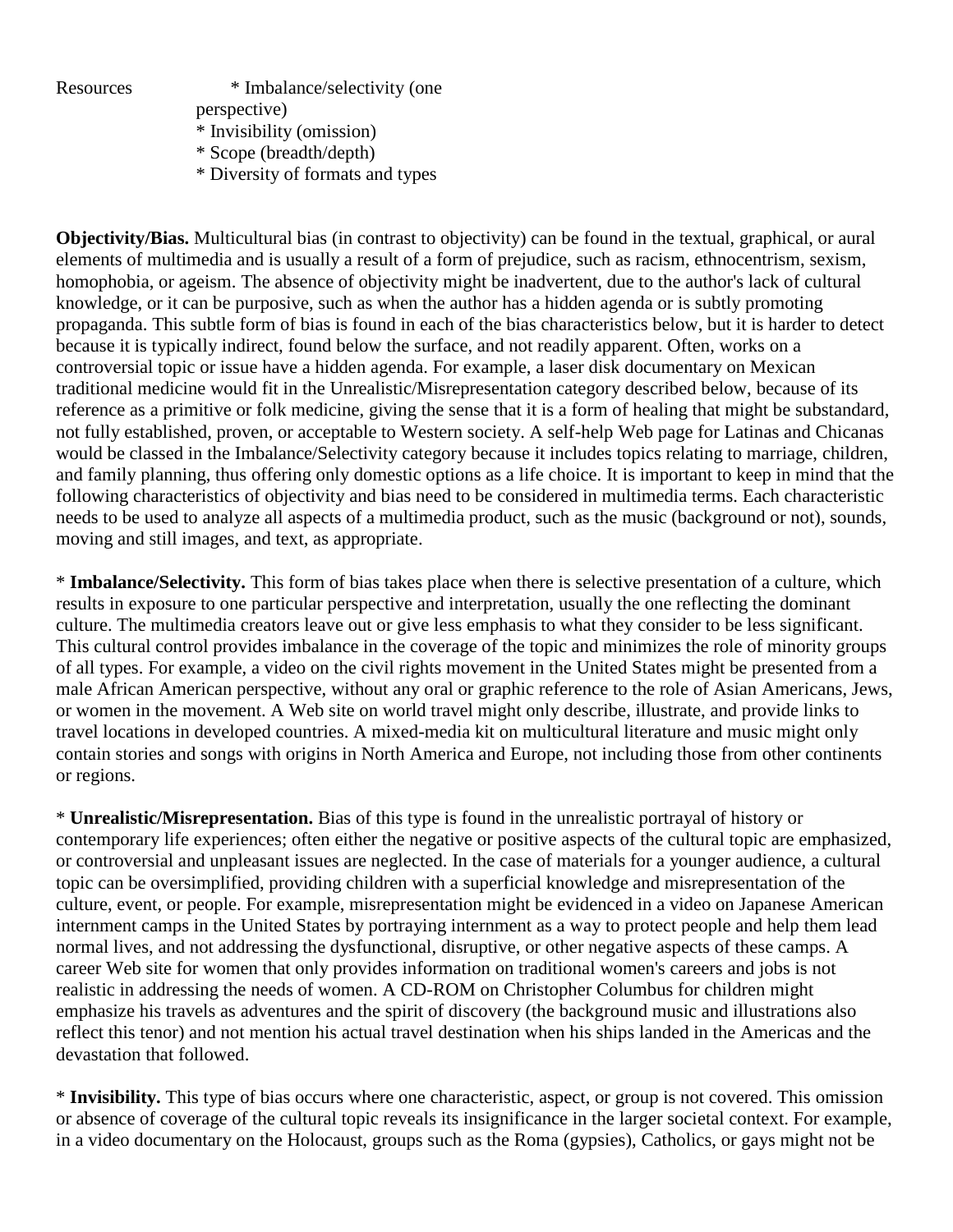addressed at all, and in a video on Japanese American internment there might be no mention of the Japanese Latino internees. A CD-ROM on Chinese culture might not include any of China's ethnic minority cultures. \* Fragmentation/Isolation. This form of bias gives separate treatment to cultural topics or groups and separates them from the main body of a work or the larger society. The treatment becomes a bias when it is meant to be exclusionary rather than a separate and equal method of organization and presentation of the topic or cultural groups. For example, a mixed-media kit for high schools on religious festivals and holidays might primarily emphasize the Judeo-Christian tradition, and only in the final unit cover other festivals and holidays. A Web site on American music might describe and include sound clips on many forms of music and include photographs of famous musicians, but only link to other pages for jazz and blues.

\* **Stereotyping.** In this aspect of bias in context or content, commonly held misconceptions, inappropriate generalizations, or set characteristics are attributed to all members of a group or to the whole culture. The use of stereotypes overlooks the complexity and diversity of cultures, and the uniqueness and distinctiveness among individuals or subgroups within a culture. Stereotypes often perpetuate incorrect images of a culture. For example, a European Web site for gay travelers might include clubs, discos, performing arts, accommodations, and restaurants, but not historical sites and monuments, recreational parks, or other forms of culture and entertainment. This same Web site might have a pair of clogs as the icon for the Netherlands and a frog as the icon for France. A martial arts simulation game may have an Asian man as the "bad guy" and a Caucasian man as the hero. Men might portray the major roles in an adventure game while women and minorities might be subservient or commodities.

**Language.** The use of language, whether written or oral, as prose, lyric, slogan, or other forms, is another main factor to consider in evaluation of multicultural multimedia materials. The various language characteristics might not be present in all multicultural multimedia materials, but they should be evaluated based on the needs of the audience, language proficiency and literacy level of audience, and focus of the work. Each characteristic below needs to be used to analyze all linguistic aspects of a multimedia product, including the type of language and words used, the way a written script is represented, and the way a language is spoken, as appropriate.

\* **Language Diversity.** A multimedia work can use one or more languages, or a nonwritten one, such as Braille or sign language. Technology facilitates the translation of languages and multilingual presentation, and multimedia are able to present languages in both written and oral forms. The more languages offered, the better the accessibility of a work to multilingual communities while potentially increasing the complexity to use it. For example, CD-ROM software for children in two or more languages increases the accessibility of the same material to speakers of different languages, to bi- or multilingual children, to language learning and maintenance, and to bilingual education. A bi- or multilingual Web site makes its contents more accessible worldwide but adds minor technological complexities, such as the additional step of hyperlinking to the page with the language of interest and installing necessary viewing software.

\* **Language Variance.** Variations in language exist due to temporal, regional, or contextual conditions. They include dialects, regionalisms, historical or ancient forms of a language, slang, colloquialisms, idioms, creole, pidgin, accents, and language at different levels of comprehension, such as technical, popular, or simple. These variant uses of language should be appropriate in the context of the work and used realistically, not forced or exaggerated. The level of specificity and sophistication of language used should be related to the needs of the audience. Evaluation for language variance and its appropriateness for local needs should be conducted by someone not just fluent in the language but also knowledgeable of its temporal, regional, or contextual differences. A CD-ROM story in Spanish should be reviewed for any use of regionalism or an accent that might be difficult for a diverse Spanish-speaking population to understand. A video in Cantonese without Chinese subtitles would not be accessible to all Chinese speakers. A CD-ROM used in an introductory French language class depicting French history and culture should contain language that is historically appropriate, written as well as spoken, and at a comprehension level for beginner French speakers.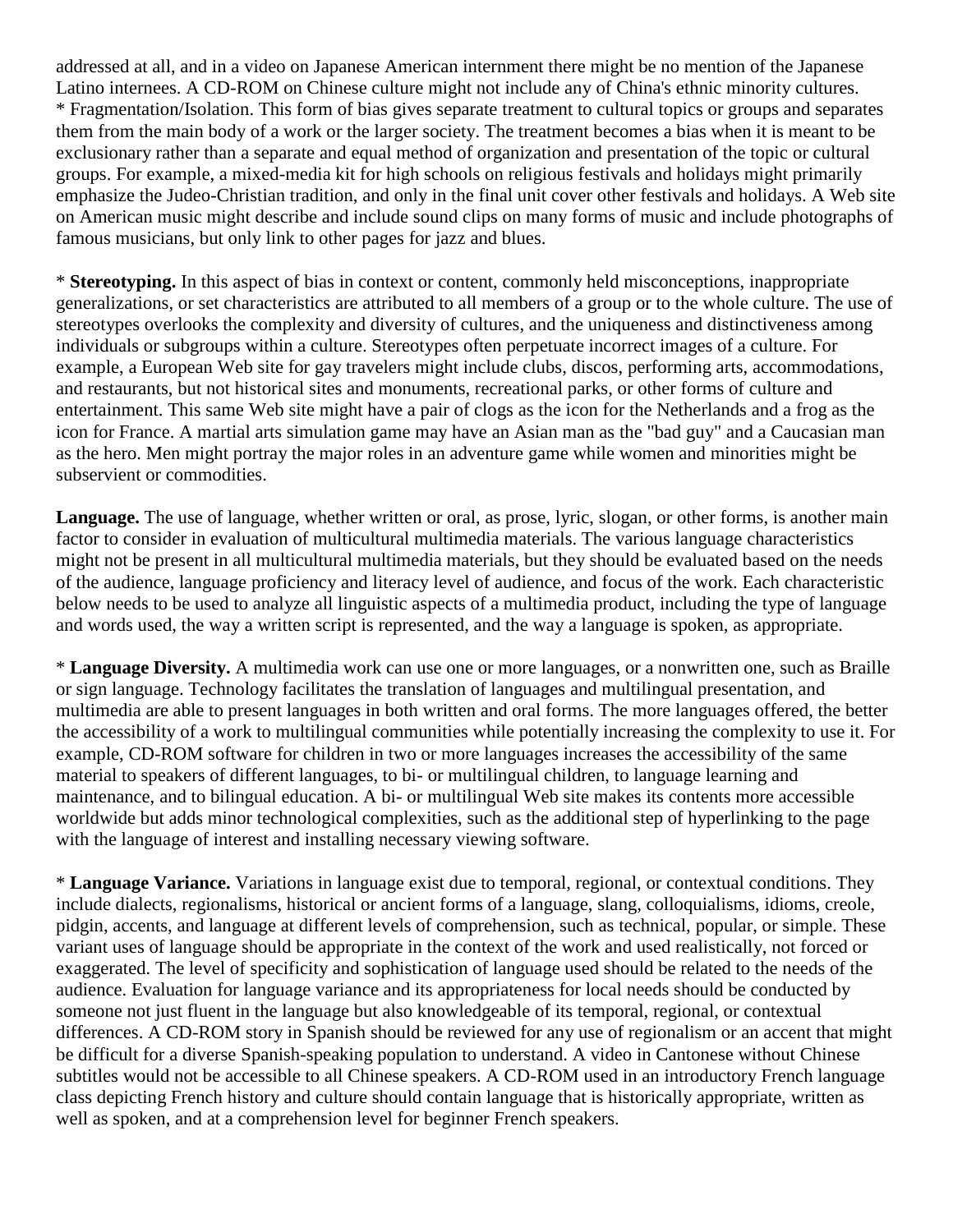\* **Language Bias.** Bias in language can take the form of racist, sexist, homophobic, or ageist language use. An example of racist language is the use of the word "chink" to refer to a person of Chinese descent, and the use of "girl" for a woman and "he" as a generic term for an individual for sexist language. Other forms of language bias include loaded, offensive, or derogatory terminology, ridicule, slur and slander, exaggeration, or unnecessary use of accent and mannerisms. Tonal quality, voice, and accents can have subtle forms of linguistic bias. Mispronunciations, inaccurate translations, incorrect representations of written language, especially non-Roman script, are not acceptable forms of language use. An example of linguistic bias could be the use of the phrase "exotic Chinatown" on a Web site for San Francisco tourists when other ethnic cultures are not presented in the same manner. In the Japanese language version of an Italian film, the use of nonnative Japanese speakers for the voiceover would be offensive to a Japanese audience. A computer adventure game that is supposed to depict an Indian character speaking Hindi but instead uses gibberish with an exaggerated accent is an example of ridicule. The use of such terms as "Dutch treat" and "Indian giver" in multimedia is offensive because these terms are inaccurate portrayals of the cultures concerned and result in inappropriate stereotypes.

In the case of language bias, it is important to stress that the context in which these kinds of terms are used is critical, whether they are used within or outside of a creative work, spoken by members of the ethnic group involved, or directed toward an audience of the targeted ethnic group. Some instances of such use can be appropriate or acceptable, while others are unsuitable and offensive.

**Subject Mastery.** Cultural bias can be found in the coverage, treatment, and making of any particular element (text, sound, or graphics) of a multimedia product. This bias occurs when the cultural topic (individuals, groups, events, music, dance, arts, language, values, traditions, and other practices) does not receive the coverage intended and there is a lack of subject mastery by the creators of the multimedia.

\* **Scope (breadth or depth, complexity).** A topic should have the scope (breadth or depth) intended by its authors and other producers. It should present the complexity, narrowly or broadly, of the cultural topic. "Depth" refers to coverage of a topic in a detailed manner and "breadth" refers to coverage that spans the entire topic. An example of lack of depth would be a video documentary on American Indians that covers just the last fifty years instead of the whole spectrum of this group's history. An example of lack of breadth would be a Web page of African American music where the rap category only includes videoclips and music samples of mainstream rap artists.

\* **Authority (established reputation).** In another aspect of subject mastery, authority, or expertise, a work is created by experts (individuals, organizations). Expertise is a result of reputation gained through academic training or extensive experience, or established or proven through prior work. As well, authority is reflected in the way that factual evidence is presented or documented in a work by footnotes or references. For example, a Web site by the National Association for the Advancement of Colored People would have been developed by experts who represent the national interests of African Americans and have extensive experience advocating their rights. A film produced by UCLA's Latin American Center on indigenous groups of Latin America would have tapped its academic expertise.

\* **Authenticity (true to culture).** A work is authentic when it is realistic and true to the cultures presented, to the situation, and to life based on the actual experience or perspective of the culture itself or created by members of the particular cultures. It presents the internal perspective rather than external perspective of a culture. An example would be a laser disk on American Indians produced by an Australian filmmaker that focuses on cultural artifacts and celebrations with no reference made to issues of cultural preservation, family life, and other aspects of daily life.

Subtle inaccuracies can occur when the creators, including writers, musicians, artists, and other producers, do not belong to the culture or don't have experience regarding the culture. For example, a children's CD-ROM on birthday celebrations around the world could show a Chinese girl giving a clock as a gift to her mother and the birthday meal being eaten with Japanese style chopsticks. The incorrect chopsticks might be easy for someone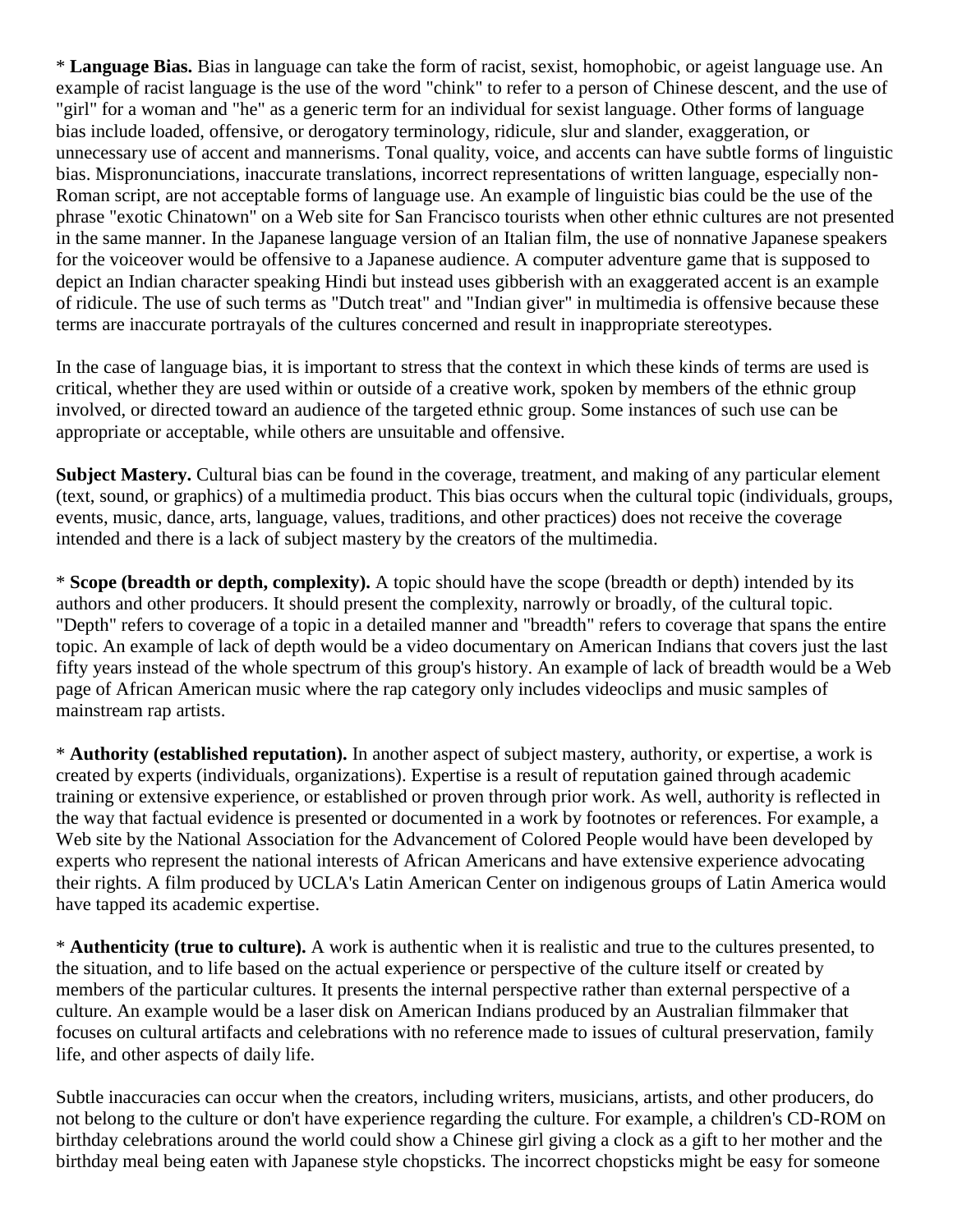with basic knowledge of the Chinese culture to recognize, but it would require actual cultural experience to know what constitutes an appropriate gift in specific cultural settings. A clock in Chinese culture signifies the marking of time and the approach of death, so that this gift would make it appear that the Chinese daughter is wishing death for her mother.

\* **Accuracy.** Another important aspect of subject treatment is accuracy, being error-free, factually correct, historically and situationally accurate, and using appropriate labels. All aspects of a work should be accurate. A film on the life of Mexican artist Frida Kahlo, or another historical figure, should be historically and situationally appropriate in terms of language, dress, music, living conditions, and other factors. Labeling should be appropriate, based on the preference of the cultural groups involved, the locale, and time period. For example, a Web site on artists might use the terms American Indians rather than Native Americans, and African Americans rather than blacks. The context, audience, and point of view need to be considered in evaluating the accuracy of a work, since one label might be appropriate within one context and not appropriate in a different context. For example, a video on major events in Los Angeles might refer to the L.A. "riots" or "rebellion" or "uprising," depending on whose perspective is being presented: mainstream media typically use the term "riots," while the ethnic communities involved tend to use the term "uprising." Poor or inaccurate organization of information and labeling can result in the invisibility of the provided information. For example, a Web site that has grouped information on Asians and Asian Americans using the label Asian Resources makes the latter invisible, and thus, inaccessible.

Resources. While the preceding factors were concerned with evaluation of the multicultural substance found within a work, any listed resources that extend beyond the body of the work also need to be examined. Where applicable, multimedia materials may list resources to enhance, support, or expand the content presented. By examining the resources offered, users can be informed about what was used to develop the work and what is being recommended to further pursue the topic. Resources come in the form of lists of publications, organizations, collections (e.g., photo, video, etc.), databanks, or individuals, and links to electronic sites (e.g., Web pages, gopher sites, and e-mail addresses). When examining or reviewing these resources, several of the characteristics already mentioned and discussed should be used. These include: imbalance/selectivity, invisibility, and scope (breadth/depth).

These three characteristics can be considered separately, as described earlier, but they can all be applicable to one particular case because of the overlap in the conceptual nature of the terms. For example, the three biases can be found in a Web page on Asian American foods that only provides information and links to Web sites on Chinese, Japanese, Korean, and Filipino foods, cooking, cookbooks, restaurants, grocery stores, and chefs in the U.S. The site is biased by its (1) imbalance in selecting to only including foods from the four major Asian American ethnic groups in the United States, (2) invisibility in omitting foods from other Asian American ethnic groups, and (3) scope by not delivering the coverage intended.

\* **Diversity of formats, perspectives, and languages.** The best set of resources includes a diversity of formats, perspectives, and languages to reflect the multimedia and multilingual nature of the work. Conclusion

When examining a particular work, it can sometimes be difficult to identify and evaluate all aspects of the four major factors or criteria, but it is important to be aware of their existence and significance in the process of evaluating and selecting multicultural multimedia materials. It is essential to consider them all and apply the relevant ones for a particular work and targeted audience. In this way, quality, useful, and used collections of multicultural multimedia materials can be developed.

Currently, the quantity of multicultural multimedia is still low and subject coverage is still sparse. Therefore, providers of multicultural multimedia not only need to evaluate these materials for their cultural integrity but, as in the case of printed materials, they need to advocate for the production of more materials, of the highest quality. With the availability of multicultural multimedia in libraries, schools, home, and the workplace,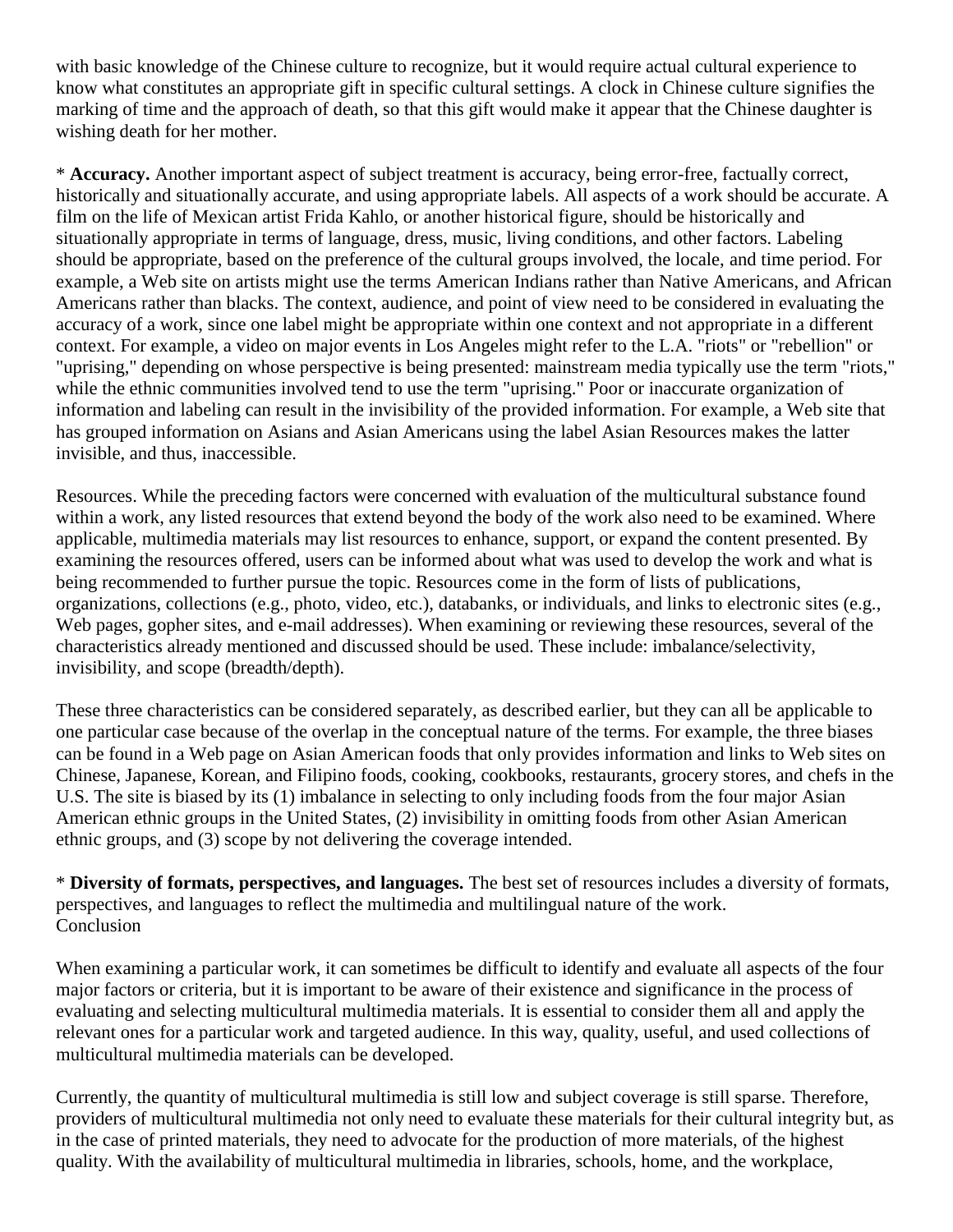multisensory features have the ability to promote learning in multiple ways. However, the excitement for these educational possibilities needs to be tempered. The problems of cultural selection, amplification, and reduction encountered in educational software programs are likely to be encountered in other multimedia. Therefore, the solution is found in not limiting learning to published resources but going beyond them to tap the resources in nonpublished forms, such as archives, artifacts, and community experts.

## *Acknowledgments*

The author wishes to thank Professor Susan J. Freiband (Graduate School of Library and Information Science, University of Puerto Rico) for her critical examination and valuable input in developing these criteria.

# *References and Notes*

(1.) Angelos Agalianos and Peter Cope, "Information Technology and Knowledge: The Non-Neutrality of Content-Specific Educational Software," Journal of Education Policy 9, no. 1 (1994): 35-45; Karen Biraimah, "The Non-Neutrality of Educational Computer Software," Computers and Education, 20 no. 4 (June 4, 1993): 283-90; and C. A. Bowers, The Cultural Dimensions of Educational Computing: Understanding the Non-Neutrality of Technology (New York: Teachers College Pr., 1988).

(2.) Agalianos and Cope, "Information Technology and Knowledge: The Non-Neutrality of Content-Specific Educational Software," 36.

(3.) Biraimah, "The Non-Neutrality of Educational Computer Software."

(4.) The following works examine the biases found in cyberspace: Clara M. Chu, "Multicultural Information Services Using the Internet: Impact on Professional Work and Service," in "Library Service in a Multicultural Society" Papers for the IFLA Satellite Meeting 26-28 August 1997 (Special Issue of "Brogede Blade"), ed. Niels E. Pedersen (Hillrod, Denmark: The Union of Danish Librarians--Professional Group on Library Services for Immigrants and Refugees, 1997); Nancy Nelson Knupfer and others, "Gender Equity On-Line: Messages Portrayed with and about the New Technologies," in VisionQuest: Journeys toward Visual Literacy: Selected Readings from the Annual Conference of the International Visual Literacy Association (Cheyenne, Wyo.: Oct. 1996), ED 408994; Judith Blanchette, The Culture of Computer Technology in Education and Research: A Canadian Perspective, Paper presented at the Standing Conference on University Teaching and Research in the Education of Adults (SCUTREA) (Leeds, England, 1996), ED407929; "Brits on the Net," IT Link 9 (1996): 6; "World Library Leaders Gather in NYPL," Library Times International 13 (1996): 1-2; and World Wide Web Consortium, "Internationalization/ Localization: Non-Western Character Sets, Languages, and Writing Systems." Accessed June 8, 1997, www.w3.org/International/1997.

(5.) Nancy Larrick, "The All-White World of Children's Books," Saturday Review 48 (Sept. 11, 1965): 63-65, 84-85.

(6.) For works that fall into this category, see for example John T. Gillespie and Ralph J. Folcarelli, Guides to Library Collection Development (Englewood, Colo.: Libraries Unlimited, 1994), 66-72.

(7.) See for example Lyn Miller-Lachmann, Our Friends, Our World: An Annotated Guide to Significant Multicultural Books for Children and Teenagers (New York: R. R. Bowker, 1992) and Hazel Rochman, Against Borders: Promoting Books for a Multicultural World (Chicago: American Library Assn., 1993).

(8.) Publications by the Council on Interracial Books for Children, Racism and Sexism Resource Center for Educators include Human and Anti-Human Values in Children's Books: A Content Rating Instrument for Educators and Concerned Parents (New York: Council on Interracial Books for Children, 1976) and Stereotypes, Distortions, and Omissions in U.S. History Textbooks (New York: Council on Interracial Books for Children, 1977).

(9.) Council on Interracial Books for Children, Racism and Sexism Resource Center for Educators, 10 Quick Ways to Analyze Children's Books for Racism and Sexism (New York: Council on Interracial Books for Children, 1979).

(10.) Janice J. Beaty, Building Bridges with Multicultural Picture Books: For Children 3-5 (Upper Saddle River, N.J.: Prentice Hall, 1997), 24: See for example Suzanne Lo and Ginny Lee, "Asian Images in Children's Books: What Stories Do We Tell Our Children?" Emergency Librarian 20 (1993): 14-18, and Barbara J. Kuipers, American Indian Reference and Resource Books for Children and Young Adults, 2d ed. (Englewood, Colo.: Libraries Unlimited, 1995).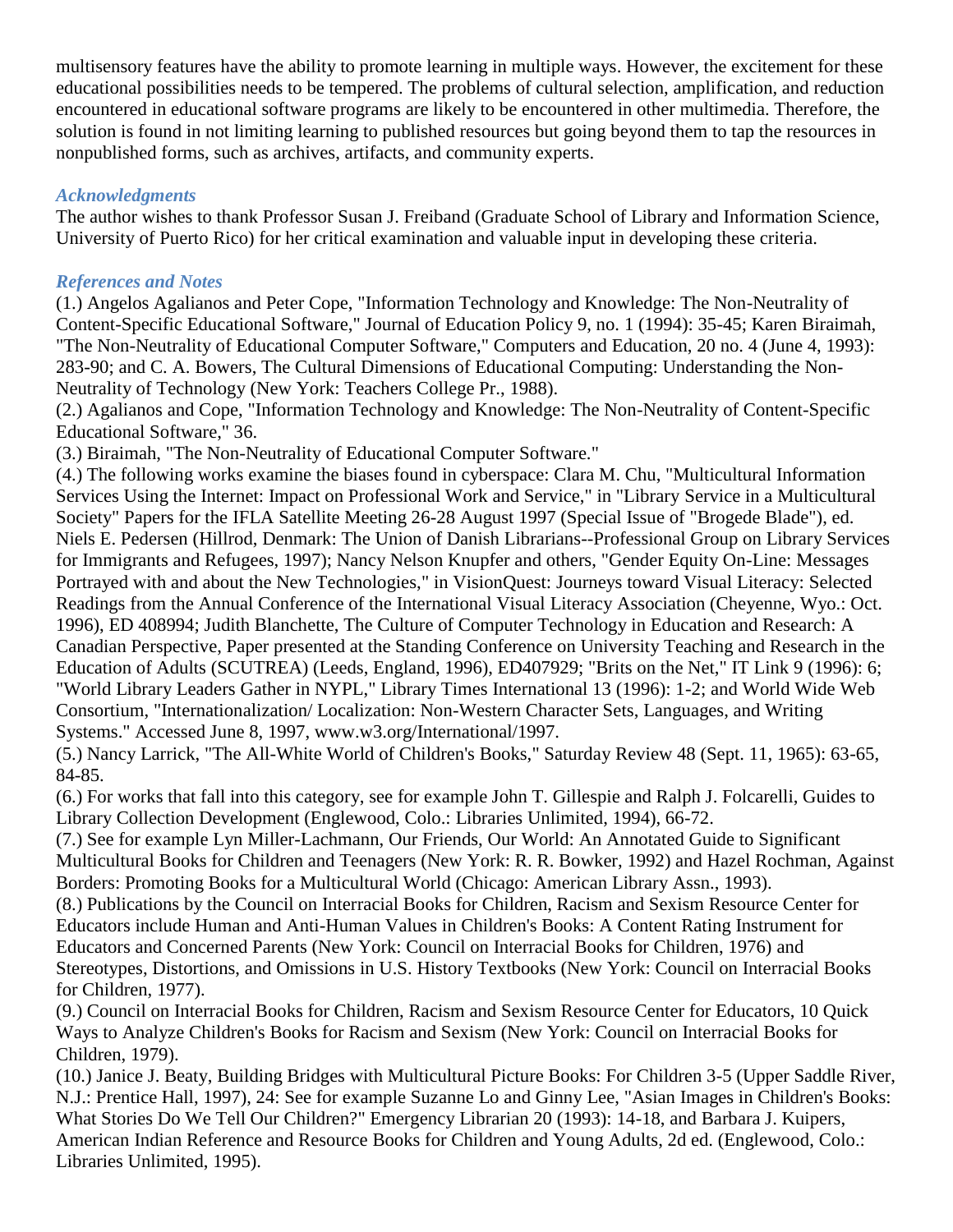(11.) In addition, educational standards with which education districts must comply might be available at the state level. For example, technology resources used to teach that the California K-12 curriculum had to comply with standards established by the California State Department of Education, "Appendix D: Legal Compliance. Standards for Evaluation of Instructional Materials with Respect to Social Content," in Guidelines for the Evaluation of Instructional Technology Resources for California Schools. Accessed April 13, 2000, http://clearinghouse.k12.ca.us, 1996.

(12.) Donna Gollnick, Myra Sadker, and David Sadker, "Beyond the Dick and Jane Syndrome: Confronting Sex Bias in Instructional Materials," in Sex Equity Handbook for Schools, eds. Myra Pollack Sadker and David Miller Sadker (New York: Longman, 1982), 60-95.

(13.) Gary C. Powell, ed., Educational Technology 37, no. 2 (1997). Special issue for those who wish to make educational technology more responsive to learners' diverse backgrounds.

(14.) Thomas C. Reeves, "An Evaluator Looks at Cultural Diversity," Educational Technology 37, no. 2 (Mar./Apr. 1997): 27. Reeves offers a rating scale to determine multicultural sensitivity in instructional materials but does not state what rating value is indicative of strong multicultural sensitivity.

(15.) James A. Banks, Teaching Strategies for Ethnic Studies, 6th ed. (Boston: Allyn and Bacon, 1997), 124. (16.) National Association for the Education of Young Children, "NAEYC Position Statement: Technology and Young Children--Ages Three through Eight," Young Children 51 (Sept. 1996): 11-16.

(17.) Daniel D. Shade, "Software Evaluation," Young Children 51 (Sept. 1996): 17-21, and Virginia A. Walter, "Starting Early: Multimedia for the Tricycle Set," Book Links 6 (May 1997): 26-33.

(18.) Barbara L. Flynn, "Developing Media Collections to Serve Multicultural/Multiethnic Communities," The Acquisitions Librarian no. 9/10 (1993): 29-40; Lyn Miller-Lachmann, "Bytes and Bias: Eliminating Cultural Stereotypes from Educational Software," School Library Journal 40 (Nov. 1994): 26-30; Agalianos and Cope, "Information Technology and Knowledge: The Non-Neutrality of Content-Specific Educational Software"; Bill Bigelow, "On the Road to Cultural Bias: A Critique of `The Oregon Trail' CD-ROM," Language Arts 74, no. 2 (1997): 84-93; and Biraimah, "The Non-Neutrality of Educational Computer Software."

(19.) Biraimah, "The Non-Neutrality of Educational Computer Software."

(20.) Ibid., 283.

(21.) Ibid., 284.

(22.) Agalianos and Cope, "Information Technology and Knowledge."

(23.) Bigelow, "On the Road to Cultural Bias: A Critique of `The Oregon Trail' CD-ROM," 90-91.

(24.) Evaluators require cultural preparedness and sensitivity; otherwise, they can miss nuances--temporal, regional, or contextual. In cases where there is absence of cultural expertise, assistance in evaluation is recommended. Evaluators can draw on individuals (e.g., community members, faculty, etc.); ethnic electronic discussion lists (see for example ALA's Web page at www.ala.org); and ethnic community, library, or educational organizations (e.g., Center for the Study of Books in Spanish for Children and Adolescents, http://public.csusm.edu/campus\_centers/csb/1999; National Association for Bilingual Education, www. nabe.org).

(25.) Libraries collect and provide access to multimedia materials that address diverse topics. Therefore, general selection criteria for multimedia materials, which are readily available, are not addressed here, e.g., the consideration of the cost, technical expertise, and equipment necessary to use and maintain multimedia materials, the extent of interactivity, the ease of use of an interface, the capacity to hyperlink, the quality of the packaging, and the durability of the product.

(26.) The criteria attempt to be broad to examine the multisensory media, text, sound, and graphics of multicultural multimedia materials (refer to working definitions in the first section of this paper) of any reading level, audience, language, and cultural topic. Text refers to written language, meaning or knowledge represented in the text used, and the use of lyrics in one or more languages. Sound deals with spoken language, music, and other aural elements. Graphics deal with illustrations, photographs, videoclips, animation, icons, written script, colors, and other visual elements.

(27.) The criteria are made up of concepts to allow for a qualitative critical review, because the types of multimedia, topics, and uses and objectives of the materials can be varied. Quantitative methods, such as a checklist or rating system, are more suitable for evaluation with a narrower focus on a particular type of multimedia, content, or audience. These criteria are not meant to provide a conclusive decision for each work in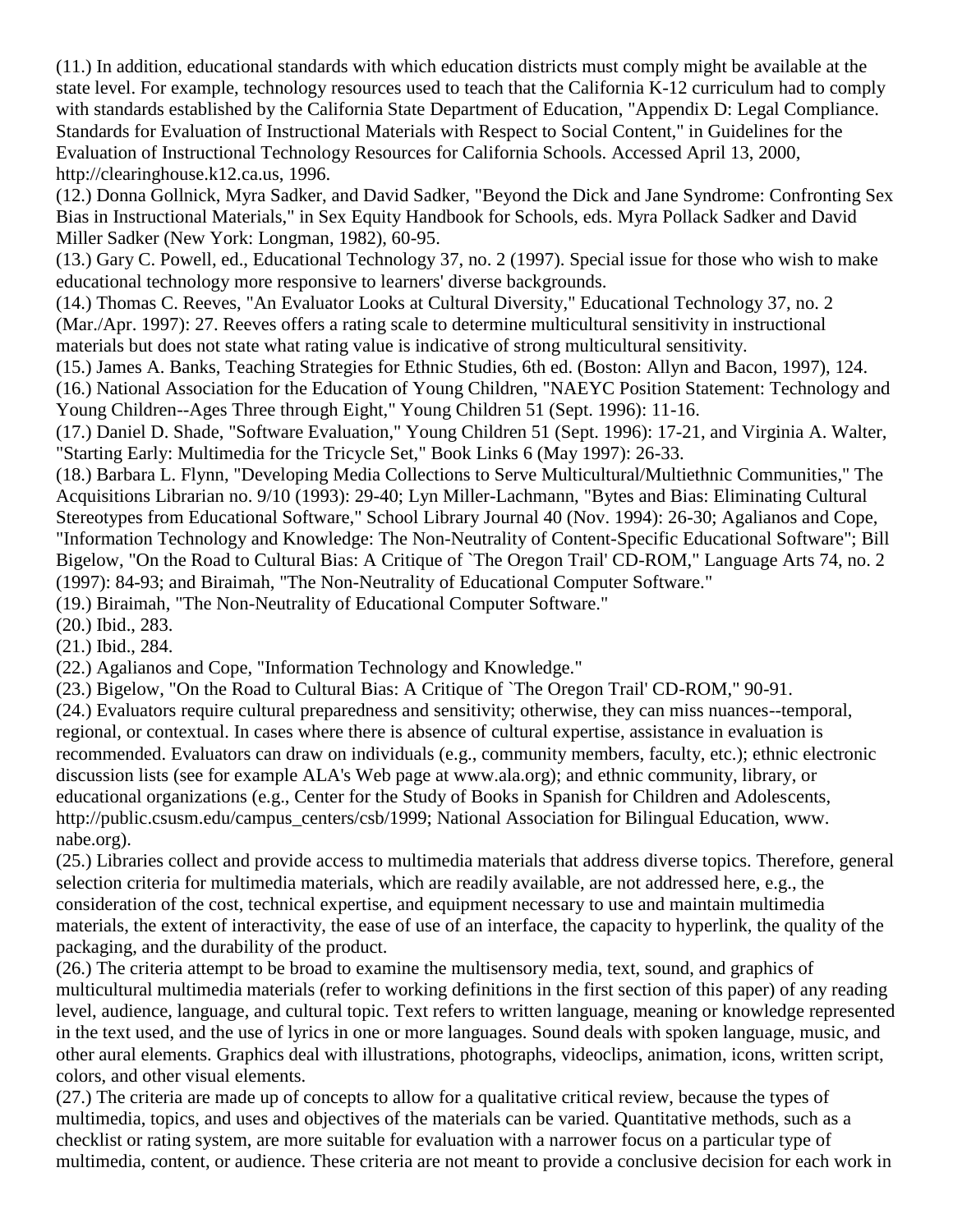all circumstances but to allow for informed decision making in order to meet the multicultural needs of a targeted community or specific situation.

## *Appendix A*

## **Summary of the Authenticity vs. Accuracy Debate**

The development of the proposed multicultural evaluation criteria was informed by an understanding of authenticity and accuracy, the two most contentious issues in any discussion about writing and evaluating multicultural materials. Furthermore, the debate is more fervent in the discussion about writers of children's multicultural books. Authenticity refers to a work that is written by a member of the respective culture and accuracy refers to the error-free representation of a culture. The debate is split between those who consider a work accurate only if it is authentic (provides the insider and lived perspective) and those who maintain that writers should be able to "trust their passions [and cross cultures] while still demanding the highest standards of artistry, honesty, and understanding," according to Aronson, who makes his argument with noteworthy examples of cultural crossing in music.[1] Seto, an Asian American of mixed-race, considers such actions in the printed world to be cultural thievery.[2] She likens writers, in many cases Euro-Americans, who write outside of their culture, to children who wear Halloween masks in order to portray non-Europeans (e.g., Little Black Sambo, ninjas, and samurais). In other words, the Halloween costumes are racist misrepresentations but considered cute or funny or even poetic by mainstream Americans.

According to Rochman, when striving for authenticity writers of the particular culture can get too bogged down in details and ethnic minority writers might be confined to only writing about their own culture.[3] The gap in the debate can be bridged by determining the reason writers are crossing cultural borders and jumping on the multicultural literary bandwagon. If the reason lies in following their passion, as Aronson suggests, then it will be more likely that the necessary time and research will inform the work to achieve accuracy.

It is not acceptable to overlook a few minor inaccuracies in illustrations if the story is creative and captures the imagination, as suggested in one article.[4] By doing so, such authors would be committing cultural imperialism.[5] These authors are not recognizing their privilege of originating from the dominant culture that is taught in U.S. classrooms and having readers who would be able to recognize creative modifications to the dominant culture. On the other hand, readers who are being introduced to a specific culture for the first time will have no prior knowledge of it and even though they might enjoy or appreciate a work, they will take away with them incorrect notions of the particular culture. Other biases that might occur in writing originate from too much trust in the objectivity and truth of published research data. Anyone who solely relies on published materials to learn about a culture needs to recognize that the content of any work is selective and limited to what information the author was able to access and chose to include.

With such an ongoing debate, writers of any background will be held to a higher standard of accuracy and publishers will require someone with firsthand knowledge of the cultural topic of the book, if not the author or illustrator, to be involved in its publication. Salle presents both sides of the argument and advocates for librarians to be open-minded so they can evaluate multicultural literature regardless of the ethnoracial background of the writer.[6]

The debate will no doubt continue, and inevitably publishers, authors, and readers will influence what gets published. The most important consideration is accuracy, without compromising on creativity. Writers should have the freedom to write about any culture they choose, and should have the honesty to recognize their limitations and integrity to learn as much as possible about the cultural topic of concern. However, when a work can be written and illustrated by someone of the same culture it gives voice to the people whose culture is invisible to mainstream U.S. society.

# *References*

[1.] Marc Aronson, "A Mess of Stories," Horn Book 71 (Mar./Apr. 1995): 167.

[2.] Thelma Seto, "Multiculturalism Is Not Halloween," Horn Book 71 (Mar./Apr. 1995): 169-74.